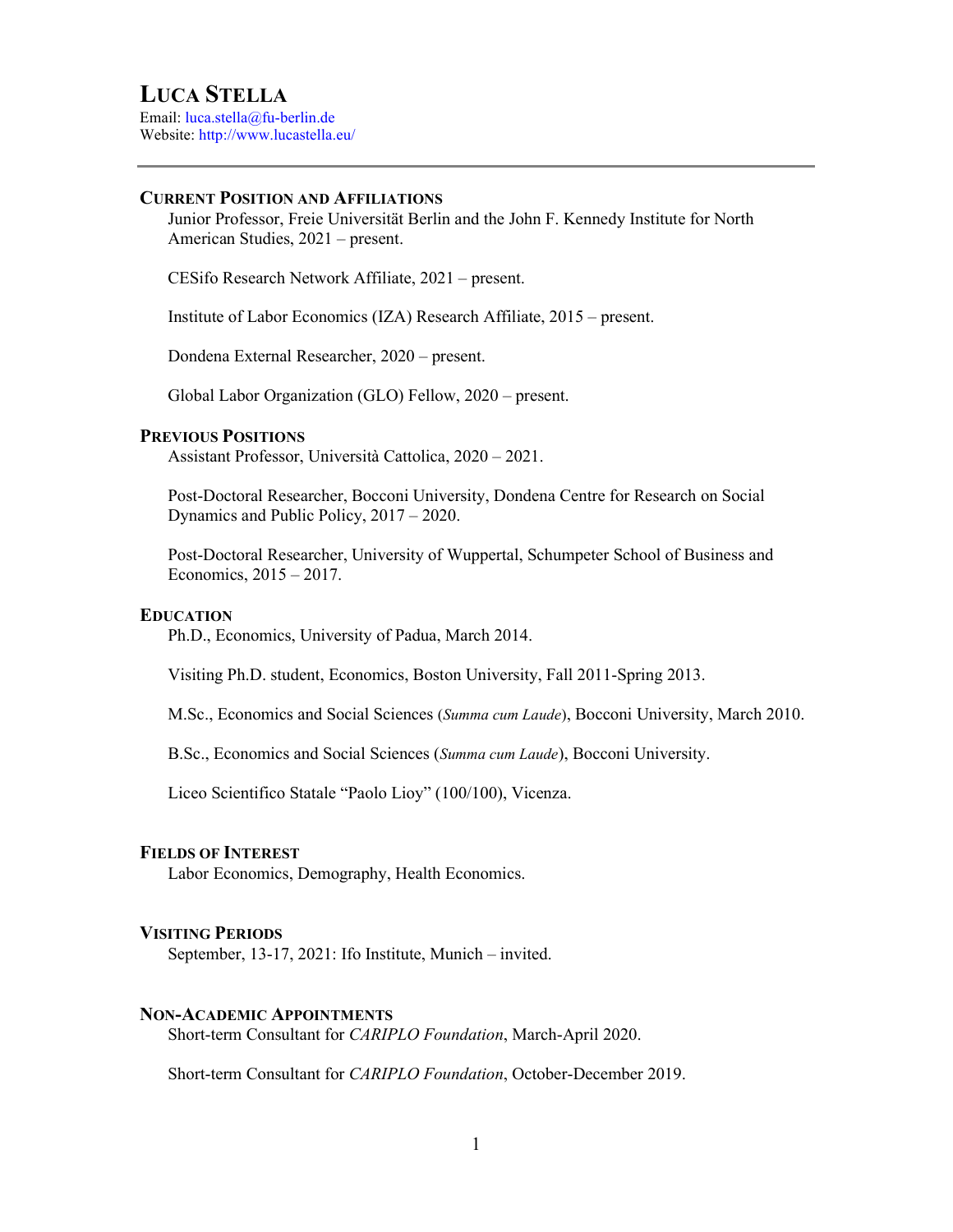#### JOURNAL PUBLICATIONS

"Industrial Robots, Workers' Safety, and Health" (with Rania Gihleb, Osea Giuntella and Tianyi Wang).

Labour Economics, forthcoming.

[Media coverage: Der Tagesspiegel].

"Globalization, Fertility and Marital Behavior in a Lowest Low Fertility Setting" (with Osea Giuntella and Lorenzo Rotunno).

Demography, accepted for publication.

[Media coverage: VoxEU].

"Robots, Marriageable Men, Family, and Fertility" (with Massimo Anelli and Osea Giuntella).

Journal of Human Resources, forthcoming.

[Media coverage: Washington Post, Frankfurter Allgemeine Sonntagszeitung, FAZ.NET – Frankfurter Allgemeine Zeitung, Bloomberg, la Repubblica, CESifo Network, IZA Newsroom].

"Cohort at Risk: Long-Term Consequences of Conflict for Child School Achievement" (with Hendrik Jürges, Sameh Hallaq and Alexandra Schwarz). Journal of Population Economics, Volume 35, Pages 1-43, 2022.

"Immigration Policy and Immigrants' Sleep. Evidence from DACA" (with Osea Giuntella, Jakub Lonsky and Fabrizio Mazzonna).

Journal of Economic Behavior and Organization, Volume 182, Pages 1-12, 2021.

"The Ant or the Grasshopper? The Long-Term Consequences of Unilateral Divorce Laws on Savings of European Households" (with Viola Angelini, Marco Bertoni and Christoph T. Weiss).

European Economic Review, Volume 119, Pages 97-113, 2019.

"Does Broadband Internet Affect Fertility?" (with Francesco C. Billari and Osea Giuntella). Population Studies, Volume 73, No. 3, Pages 297-316, 2019.

[Media coverage: The Atlantic, la Repubblica, Vanity Fair, Welt am Sonntag, Daily Mail, IZA Newsroom, Population Europe, EurekAlert!, Knowledge Bocconi].

"Broadband Internet, Digital Temptations, and Sleep" (with Francesco C. Billari and Osea Giuntella).

Journal of Economic Behavior and Organization, Volume 153, Pages 58-76, 2018.

[Media coverage: Corriere della Sera, The Times, Daily Mail, Der Tagesspiegel, The Times of India, The Herald, Neue Zürcher Zeitung, Deutschlandfunk, The New Zealand Herald, The New Indian Express, The South Indian Post, Business Standard, The Asian Age, Digital Trends, EurekAlert!, Vice Motherboard, Sleep Review, Business Recorder, DIW/SOEP Press Release, Saarbrücker Zeitung, Deutsches Ärzteblatt, The University Network, Leggo, La Sicilia, Sky TG24, TGcom24, Affaritaliani.it, Knowledge Bocconi].

"The Acceleration of Immigrant Unhealthy Assimilation" (with Osea Giuntella). Health Economics, Volume 26, Issue 4, Pages 511-518, 2017.

"Living Arrangements in Europe: Whether and Why Paternal Retirement Matters". Review of Economics of the Household, Volume 15, Issue 2, Pages 497-525, 2017.

"Intergenerational Transmission of Human Capital in Europe: Evidence from SHARE". IZA Journal of European Labor Studies, Volume 2, Article 13, 2013.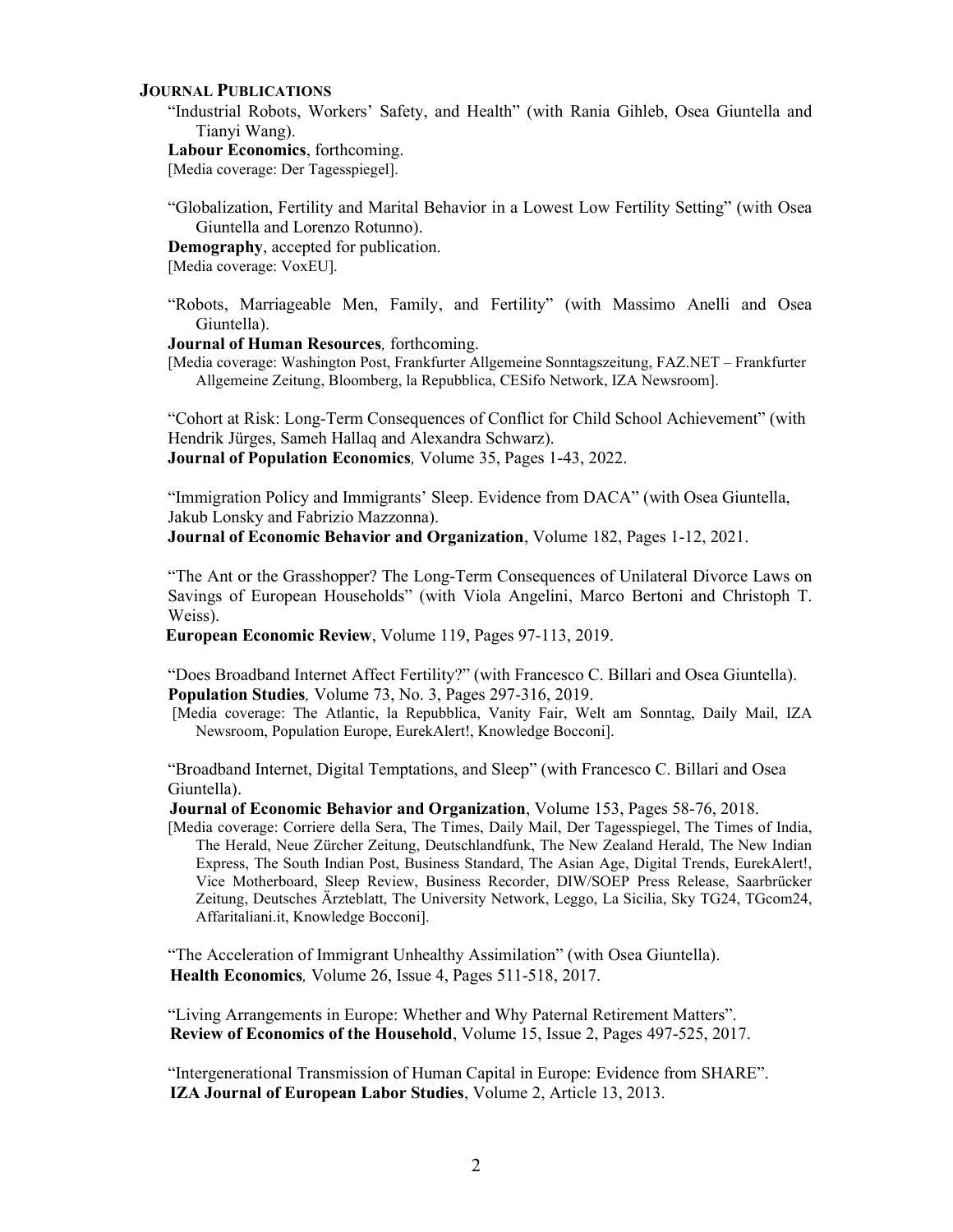# TEACHING EXPERIENCE

- Research Seminar in Applied Microeconomics, Ph.D. level, Freie Universität Berlin, Spring 2022, Lecturer (Language: English).
- Statistical Reasoning, B.Sc. level, Freie Universität Berlin, Spring 2022, Lecturer (Language: English).
- International Trade, Migration, and Health, M.Sc. level, Freie Universität Berlin, Fall 2021, Lecturer (Language: English).
- Empirical Methods for the Evaluation of Public Policies, M.Sc. level, Università Cattolica, Spring 2021, Spring 2022, Lecturer (Language: Italian).
- Population Dynamics and Policies, M.Sc. level, Bocconi University, Spring 2019, Spring 2020, Spring 2021, Lecturer (Language: English).
- STATA Introductory Course, M.Sc. level, Università Cattolica, Fall 2020, Fall 2021, Lecturer (Language: Italian).
- Advanced Survey Research, Ph.D. level, Bocconi University, Spring 2019, Lecturer (Language: English).
- Population Dynamics and Economics, M.Sc. level, Bocconi University, Fall 2017, Lecturer (Language: English).
- Labor Economics, B.Sc. level, University of Wuppertal, Fall 2016, Lecturer (Grade: Very Good; Language: German).
- Empirical Methods, Ph.D. level, University of Wuppertal, June 2016, Teaching Assistant (Language: English).
- Principles of Political Economy, B.Sc. level, University of Padua, Spring 2015, Lecturer (Grade: Very Good; Language: Italian).

### WORKING PAPERS

- "Exposure to Immigration, Birthplace Diversity, and Attitudes toward Newcomers" (with Rania Gihleb and Osea Giuntella). Revise and Resubmit.
- "Unhealthy Sleep Assimilation" (with Francesco C. Billari, Osea Giuntella and Fabrizio Mazzonna).

#### CHAPTERS IN BOOKS

"Refugees, Economic Immigrants, and Self-Employment" (with Rania Gihleb and Osea Giuntella). In: World Scientific Handbook of Global Migration, Vol. 1, edited by R. M. Sauer. World Scientific Publishing, forthcoming 2022.

"The Social Dynamics of Unmet Need, Catastrophic Health Care Expenses, and Satisfaction with Health Insurance Coverage" (with Hendrik Jürges). In: Börsch-Supan, A., et al. (Eds.). Health and Socioeconomic Status over the Life Course: First Results from SHARE Waves 6 and 7. Berlin/Boston: De Gruyter.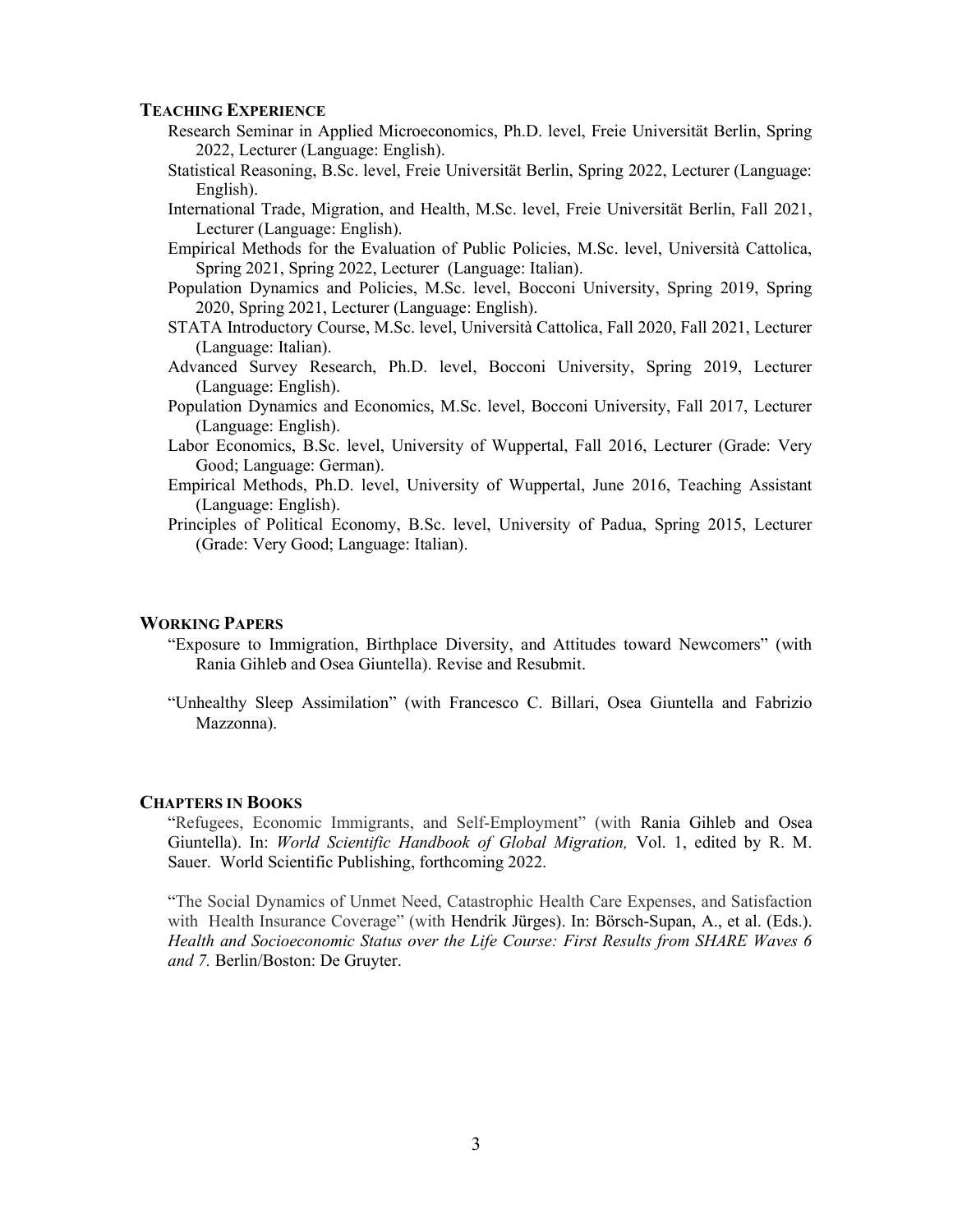## POLICY WORK AND OTHER WRITING

"Trade, Family Formation, and Fertility in Low-Fertility Settings" (with Osea Giuntella and Lorenzo Rotunno). VoxEU, July 6, 2022.

"Broadband Internet, Fertility and Work from Home" (with Francesco C. Billari and Osea Giuntella).

Sociological Insights for Development Policy, Volume 4, Number 1, 2019.

"Does Broadband Internet Affect Fertility in Germany?" (with Francesco C. Billari and Osea Giuntella). Invited article for N-IUSSP: IUSSP's Online News Magazine, 2019.

## REFEREEING SERVICE

Journal of the European Economic Association, European Economic Review, Journal of Health Economics, Labour Economics, Health Economics, Journal of Economic Geography, Journal of Economic Behavior and Organization, Journal of Population Economics, Scandinavian Journal of Economics, Journal of the Economics of Ageing, Economics and Human Biology, Review of Income and Wealth, Social Forces, Review of Economics of the Household, Population Research and Policy Review, The B.E. Journal of Economic Analysis and Policy, Bulletin of Economic Research, Empirical Economics, Journal for Labour Market Research, Education Economics, International Health, Hacienda Pública Española/Review of Public Economics, Scientific Reports, International Journal of Cognition and Behaviour, Journal of Family and Economic Issues, Labour: Review of Labour Economics and Industrial Relations.

### ORGANIZATION OF INTERNATIONAL WORKSHOPS

Co-organizer of the Workshop: "1st Berlin Workshop on Empirical Public Economics: Preferences and Public Policy". Freie Universität Berlin and the John F. Kennedy Institute for North American Studies (March 2022).

#### INVITED SEMINARS

Digital Tranformation and Innovation Seminar at Ifo, 2022 (Munich, Virtual Seminar); Ifo Lunchtime Seminar, 2021 (Munich, Virtual Seminar); University of Verona, 2019; Centre for Fertility and Health - Norwegian Institute of Public Health, Oslo, 2019; IAB – Institute for Employment Research, Nürnberg, 2018; University of Sheffield, 2018; SOEP Brown Bag Seminar, DIW Berlin, 2017; DIW Berlin - German Institute for Economic Research, 2016; University of Cagliari, 2016; University of Wuppertal, 2015; IZA - Institute of Labor Economics, 2015; IMT Lucca Institute for Advanced Studies, 2014.

## PRESENTATIONS AT CONFERENCES AND WORKSHOPS

2022: 14th International German Socio-Economic Panel User Conference (Berlin, Germany).

2021: European Society for Population Economics (Barcelona, Virtual Conference); Population Association of America (St. Louis, Virtual Conference).

2020: Alpine Population Conference (La Thuile, Italy).